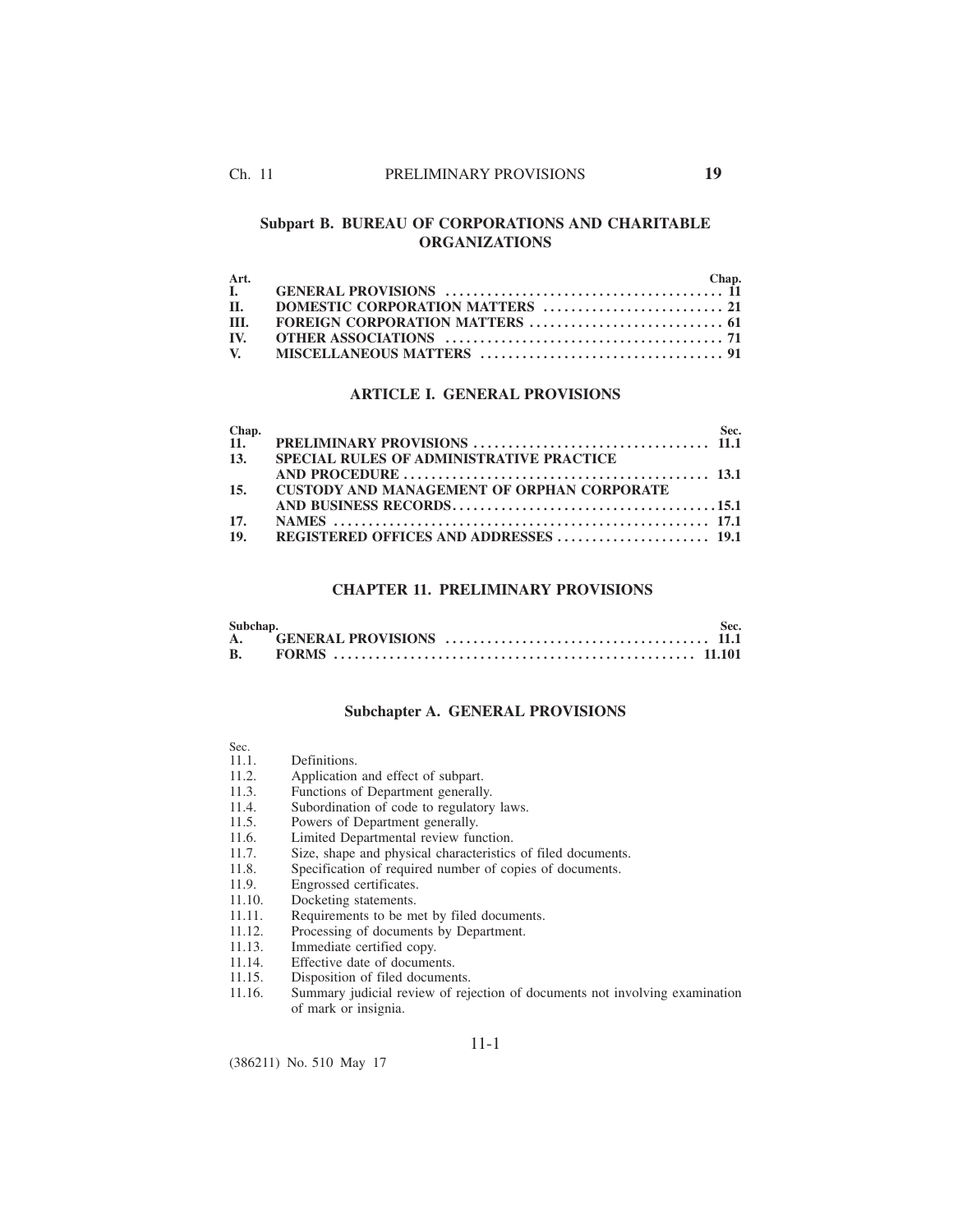- 11.17. Judicial review of rejection of documents involving examination of mark or insignia.
- 11.18. Statement of correction.
- 11.19. Tax clearance of certain fundamental transactions.

## **§ 11.1. Definitions.**

The following words and terms, when used in this subpart, have the following meanings, unless the context clearly indicates otherwise:

*Banking Code*—The Banking Code of 1965 (7 P.S. §§ 101—2201).

*BCL*—Title 15 of the *Pennsylvania Consolidated Statutes* §§ 1101—4162 (relating to the Business Corporation Law of 1988).

*CCL*—Title 15 of the *Pennsylvania Consolidated Statutes* §§ 7101—7107 (relating to the Cooperative Corporation Law of 1988).

*Credit Union Law*—Title 17 of the *Pennsylvania Consolidated Statutes* (relating to the Credit Union Code).

*GAA*—The General Association Act of 1988 (15 P.S. §§ 20101—20304).

*NPCL*—Title 15 of the *Pennsylvania Consolidated Statutes* §§ 5101—6162 (relating to the Nonprofit Corporation Law of 1988).

*RULPA*—Title 15 of the *Pennsylvania Consolidated Statutes* §§ 8501—8594 (relating to the Pennsylvania Revised Uniform Limited Partnership Act).

*Savings Association Code*—The Savings Association Code of 1967 (7 P.S. §§ 6020-1—6020-254).

*Submittal*—An assignment, application, amendment, exhibit, articles, certificate, statement, decree, officer's return or other like document filed in an ex parte or other nonadversary proceeding.

#### **Source**

The provisions of this § 11.1 adopted June 22, 1973, effective June 23, 1973, 3 Pa.B. 1164; amended March 19, 1976, effective March 20, 1976, 6 Pa.B. 571; amended April 17, 1992, effective April 18, 1992, 22 Pa.B. 1993. Immediately preceding text appears at serial pages (54454) to (54455).

## **§ 11.2. Application and effect of subpart.**

(a) This subpart applies to the activities of the Department conducted under the code or under 13 Pa.C.S. (relating to Uniform Commercial Code), 17 Pa.C.S. (relating to the Credit Union Code) or 54 Pa.C.S. (relating to names) or under another provision of law that makes reference to the powers and procedures of Chapter 1 Subchapter B of the code (relating to functions and powers of the Department of State).

(b) Chapter 13 (relating to special rules of administrative practice and procedure), and other provisions of this subpart incorporated therein by reference, including docketing statement forms, constitute regulations of the Department. The remaining provisions of this subpart, including the formats of documents published in this subpart, constitute only pronouncements by the Department for

11-2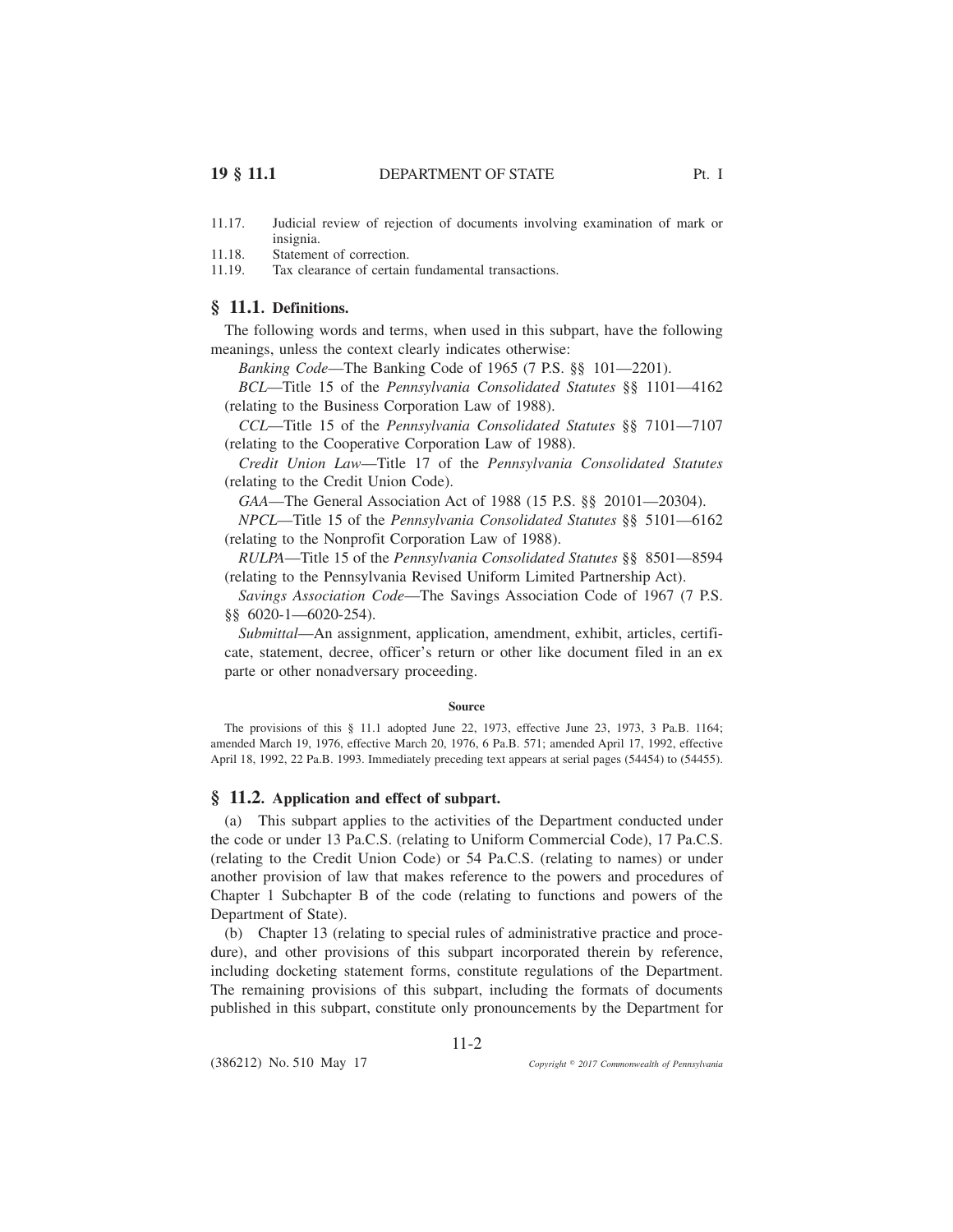the benefit of the public concerning the manner in which the Department expects to administer the code and related statutes and are not intended to have the force of law.

#### **Source**

The provisions of this § 11.2 adopted April 17, 1992, effective April 18, 1992, 22 Pa.B. 1993.

## **§ 11.3. Functions of Department generally.**

The function of the Department under the code and related provisions of law is to act in a manner comparable to the offices of recorder of deeds under former provisions of law as an office of public record wherein articles and other papers relating to association affairs, to names and marks and to cooperative contracts and *Uniform Commercial Code* secured financing documents may be filed to establish the permanent and definitive text thereof and to afford persons the opportunity of acquiring knowledge of the contents thereof.

#### **Source**

The provisions of this § 11.3 adopted April 17, 1992, effective April 18, 1992, 22 Pa.B. 1993.

### **Cross References**

This section cited in 19 Pa. Code § 11.5 (relating to powers of Department generally).

## **§ 11.4. Subordination of code to regulatory laws.**

(a) Section 103(a) of the code (relating to subordination of title to regulatory laws) provides that the code is not intended to authorize a corporation or other association to do an act prohibited by a statute regulating the business of the association or by a rule or regulation validly promulgated thereunder by a department, board or commission of the Commonwealth, and that except as otherwise provided by the statutes and rules and regulations promulgated thereunder applicable to the business of the association, the issuance by the Department of a certificate evidencing the incorporation of a corporation or the filing of an instrument with respect to or the qualification of an association under the code or an amendment to its articles or other change in its status or other action under the code will not be effective to exempt the association from the requirements of those statutes or rules and regulations.

(b) Section 103(b) of the code provides that a document filed in the Department or a bylaw adopted or other corporate or other action taken under the authority of the code or other action pursuant thereto in violation of a statute or rule or regulation regulating the business of the association shall be ineffective as against the Commonwealth, including the departments, boards and commissions thereof, until the violation is cured.

(c) Section 103(c) of the code provides that, if and to the extent that a statute regulating the business of a corporation or other association sets forth provisions

(278581) No. 320 Jul. 01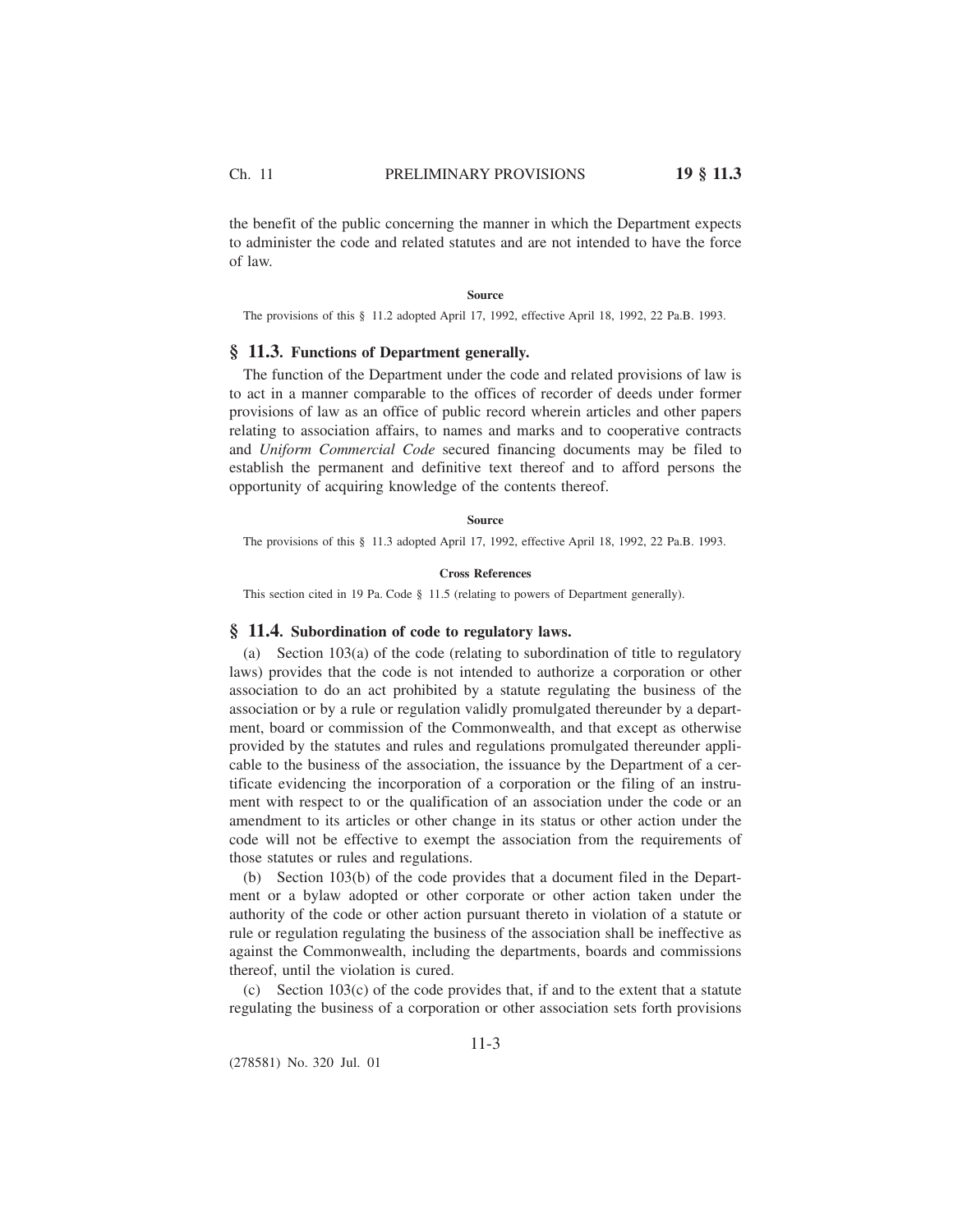relating to the government and regulation of the affairs of associations that are inconsistent with the code on the same subject, the provisions of the other statute control.

#### **Source**

The provisions of this § 11.4 adopted April 17, 1992, effective April 18, 1992, 22 Pa.B. 1993.

#### **Cross References**

This section cited in 19 Pa. Code § 11.11 (relating to requirements to be met by filed documents).

## **§ 11.5. Powers of Department generally.**

The code provides that the Department has the power and authority reasonably necessary to enable it to administer Chapter 1 Subchapter B of the code (relating to functions and powers of Department of State) efficiently and to perform the functions specified in § 11.3 (relating to functions of Department generally) and in 13 Pa.C.S. (relating to Uniform Commercial Code) and in 17 Pa.C.S. (relating to Credit Union Code).

### **Source**

The provisions of this § 11.5 adopted April 17, 1992, effective April 18, 1992, 22 Pa.B. 1993.

## **§ 11.6. Limited Departmental review function.**

(a) Except to the extent required to determine whether the document complies with § 11.11 (relating to requirements to be met by filed documents), the Department is prohibited by law from examining articles and other documents authorized or required to be filed in the Department under the code and related legislation to determine whether the language or content thereof conforms to the provisions of the applicable law.

(b) A document delivered to the Department for the purpose of filing in the Department will be deemed to be in accordance with law and to conform to law, as those terms are used in statutes relating to the powers and duties of the Department, if the document conforms to § 11.11.

#### **Source**

The provisions of this § 11.6 adopted April 17, 1992, effective April 18, 1992, 22 Pa.B. 1993.

## **§ 11.7. Size, shape and physical characteristics of filed documents.**

Articles and other documents authorized or required to be filed in the Department under the code and related legislation shall be in a format as to size, shape and other physical characteristics prescribed by Chapter 13 (relating to special rules of administrative practice and procedure) and other applicable provisions of this title. See also § 13.5 (relating to form).

11-4

(278582) No. 320 Jul. 01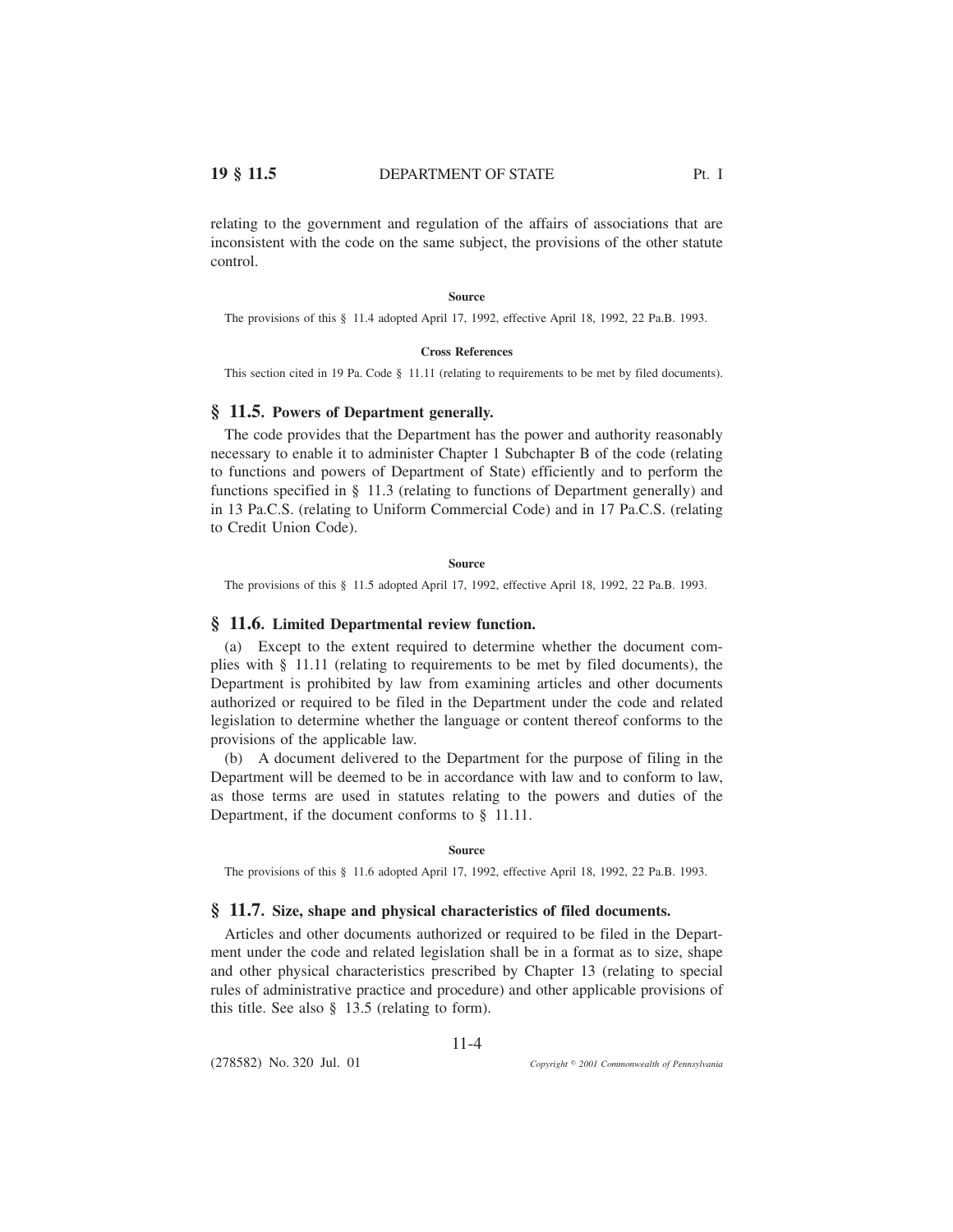#### **Source**

The provisions of this § 11.7 adopted April 17, 1992, effective April 18, 1992, 22 Pa.B. 1993.

### **Cross References**

This section cited in 19 Pa. Code § 13.5 (relating to form).

## **§ 11.8. Specification of required number of copies of documents.**

Section 133(d) of the code (relating to powers of Department of State) provides that the Department is authorized to require by regulation the submission of not to exceed three conformed copies of a document in addition to the original and copies thereof otherwise required by law. In general, under § 13.9 (relating to number of copies) only one original of a form or other filing permitted or required by law to be made in the Department is required to be submitted to the Department. In other cases, the formats promulgated by the Department in this title for use under the code and related legislation for the form or other filing include a statement of the total number of documents, the original and copies, required to be submitted to the Department as part of a single filing. See also § 13.9.

### **Source**

The provisions of this § 11.8 adopted April 17, 1992, effective April 18, 1992, 22 Pa.B. 1993.

### **Cross References**

This section cited in 19 Pa. Code § 13.9 (relating to number of copies).

## **§ 11.9. Engrossed certificates.**

(a) Whenever the Department has taken action under the code or related legislation, the Department will, upon request and payment of the applicable fee therefor (see § 3.22(d) (relating to certification fees)), prepare and issue to a person entitled thereto an engrossed certificate evidencing the action, executed by the Secretary of the Commonwealth under the seal of the Commonwealth.

(b) In the alternative, the Department will officially certify an appropriatelyworded engrossed certificate prepared by the applicant for the fee in § 3.22(d).

#### **Source**

The provisions of this § 11.9 adopted April 17, 1992, effective April 18, 1992, 22 Pa.B. 1993.

#### **Cross References**

This section cited in 19 Pa. Code § 3.22 (relating to certification fees).

## **§ 11.10. Docketing statements.**

(a) The Department is authorized by section 134 of the code (relating to docketing statement) to prescribe by regulation one or more official docketing statement forms designed to elicit from a person effecting a filing under the code

(278583) No. 320 Jul. 01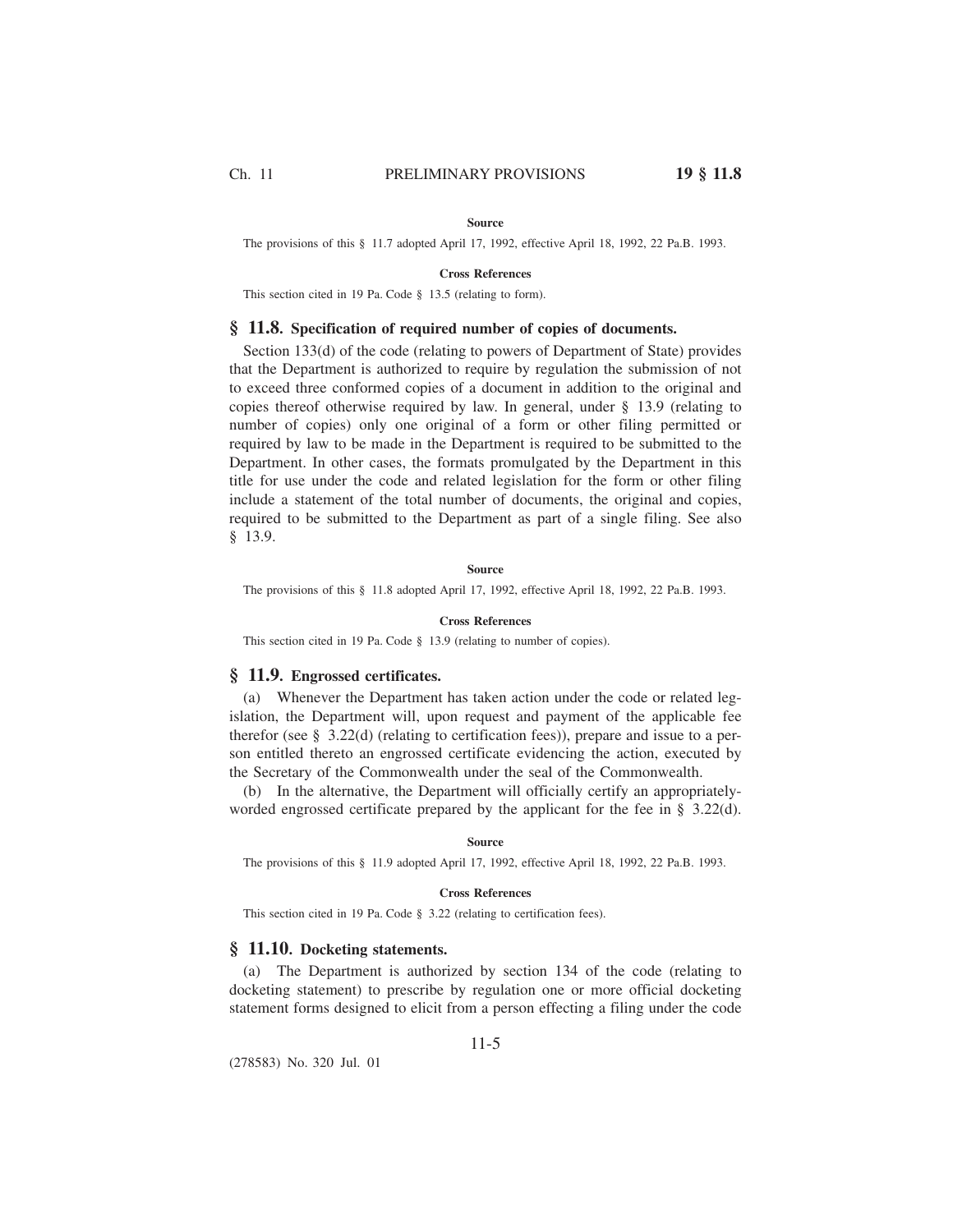and related legislation information that the Department has found to be necessary or desirable in connection with the processing of a submittal. The code provides that a form of docketing statement:

(1) Shall be published in the *Pennsylvania Code*. See §§ 13.12 and 13.51 (relating to docketing statements; and official forms).

(2) May not be integrated into a single document covering the requirements of the submittal and its related docketing statement.

(3) May be required by the Department in connection with a submittal only if notice of the requirement appears on the official format for the submittal published in this subpart.

(4) May not be required to be submitted on Department furnished forms.

(5) May not constitute a document filed in, with or by the Department for the purposes of this title or another provision of law except 18 Pa.C.S. § 4904 (relating to unsworn falsification to authorities).

(b) The Department will note the fact and date of the filing of articles of incorporation, consolidation, merger, division, conversion or domestication or certificate of election or issuance of the certificate of authority, as the case may be, upon the docketing statement and will transmit a copy of it to the Department of Revenue.

(c) If the docketing statement delivered to the Department sets forth a kind of business in which a corporation, partnership or other association may not engage without the approval of or a license from a department, board or commission of the Commonwealth, the Department will, upon the filing of articles of incorporation, consolidation, division or domestication or certificate of election or issuance of the certificate of authority, promptly transmit a copy of the docketing statement to each department, board or commission.

(d) A docketing statement will not become a part of the ''articles'' under section 1103 of the BCL (relating to definitions) or section 5103 of the NPCL (relating to definitions) or the ''certificate of limited partnership'' under section 8503 of the RULPA (relating to definitions) since it is not:

(1) A document filed under Part II of the code (relating to corporations) or Chapter 85 of the code (relating to limited partnerships).

(2) Listed with documents filed under sections 108 and 138 of the code (relating to change in location or status of registered office provided by agent; and statement of correction) in the definitions of ''articles'' and ''certificate of limited partnership'' in section 1103 of the BCL, section 5103 of the NPCL and 8503 of RULPA, respectively.

### **Source**

The provisions of this § 11.10 adopted April 17, 1992, effective April 18, 1992, 22 Pa.B. 1993.

#### **Cross References**

11-6

This section cited in 19 Pa. Code § 13.12 (relating to docketing statements).

(278584) No. 320 Jul. 01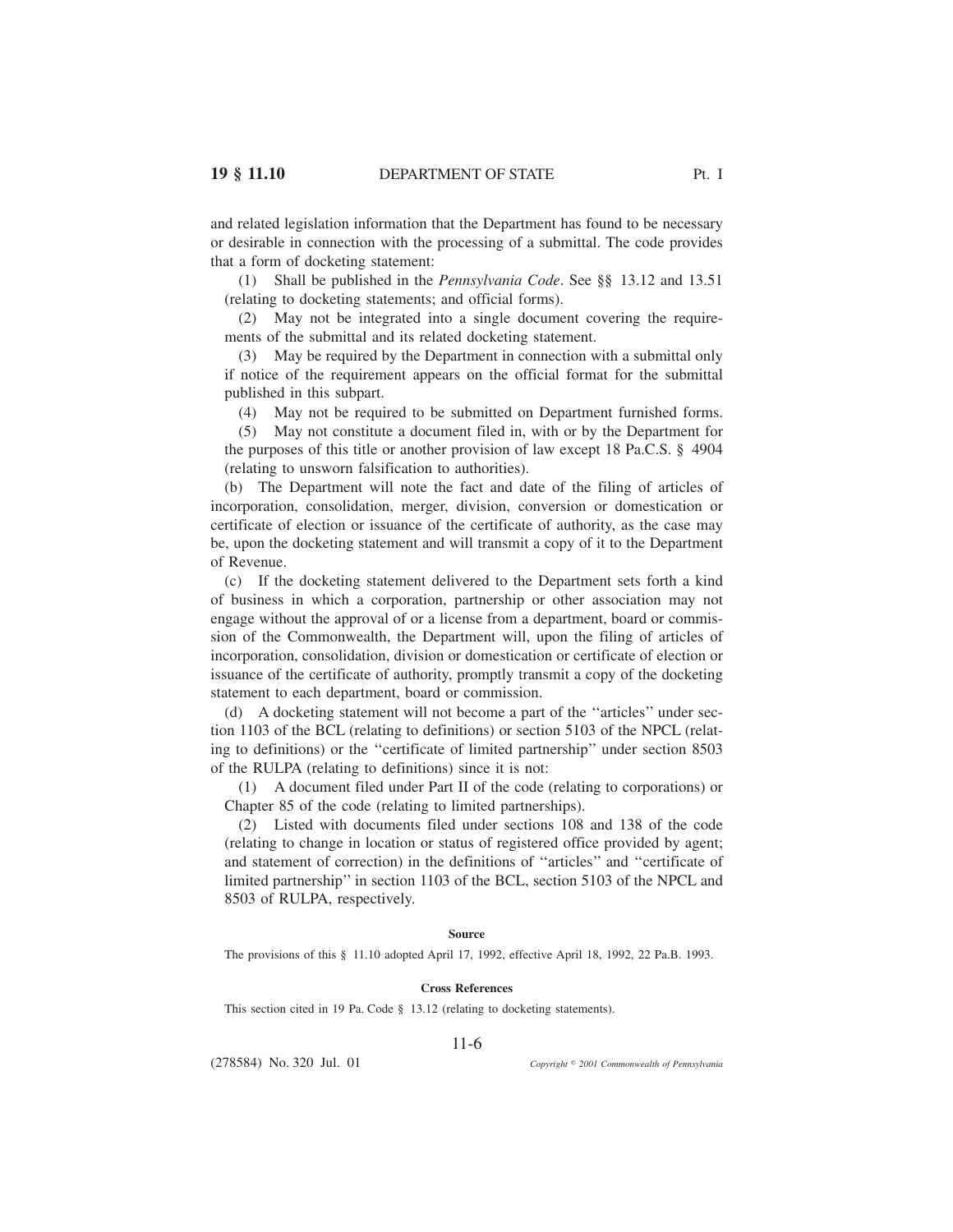### **§ 11.11. Requirements to be met by filed documents.**

(a) Section 135 of the code (relating to requirements to be met by filed documents) provides that a document shall be accepted for filing by the Department if it satisfies the following requirements:

(1) The document purports on its face to relate to matters authorized or required to be filed under the code or other applicable law or contains a caption indicating that relationship and, if no applicable docketing statement has been prescribed (see § 13.51 (relating to official forms)), contains sufficient information to permit the Department to prepare a docket record entry:

(i) Identifying the name of the association or other person to which the document relates.

(ii) Identifying the association or associations, if any, the existence of which is to be created, extended, limited or terminated by reason of the filing and the duration of existence of the association.

(iii) Specifying the date upon which the creation or termination of existence, if any, of the association effected by the filing will take effect.

(2) The document complies as to size, shape and other physical characteristics with Chapter 13 (relating to special rules of administrative practice and procedure) and other applicable provisions of this subpart incorporated therein by reference.

(3) In the case of a document that creates a new association or effects or reflects a change in name one of the following applies:

(i) The document is accompanied by evidence that the proposed name has been reserved by or on behalf of the applicant.

(ii) The proposed name is available for use under the applicable standard established by the code and 54 Pa.C.S. (relating to names) and other applicable provisions of law.

(4) In the case of another document that sets forth a name or mark, the proposed name or mark is available for use under the applicable standard established by law. See Chapter 17 (relating to names).

(5) A registered office set forth in the document complies with § 19.1 (relating to blind addresses prohibited) and other applicable provisions of Chapter 19 (relating to registered offices and addresses).

(6) The document is executed. See § 13.8 (relating to execution).

(7) If required, the filing is accompanied by the docketing statement provided for under § 13.12 (relating to docketing statements).

(8) Fees, taxes and certificates or statements relating thereto required by § 13.13 (relating to tax clearance certificates) or otherwise have been tendered therewith.

(9) Certificates and other instruments required by statute evidencing the consent or approval of a department, board, commission or other agency of this Commonwealth as a prerequisite to the filing of the document in the Depart-

(278585) No. 320 Jul. 01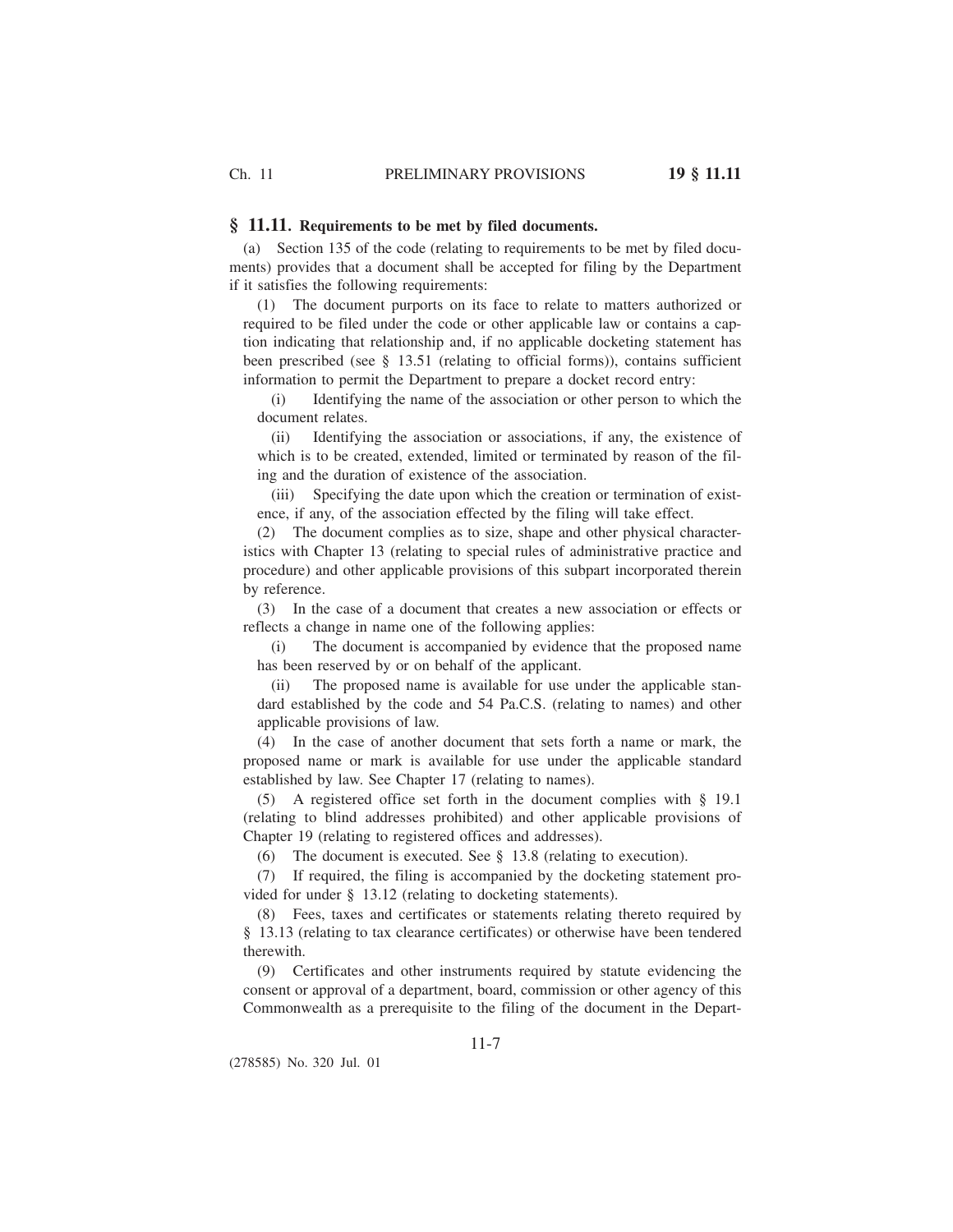ment have been incorporated into, attached to or otherwise tendered with the document. See § 13.14 (relating to governmental approvals).

(b) It is the policy of the Department, in all cases of doubt, to resolve that doubt in favor of the prompt filing of the questioned document subject to later correction, if necessary. Under the applicable law there is no longer an implication from the acceptance of a submittal that the Department has ruled that a document conforms to law except in the limited instances noted in subsection (a). Under § 11.4 (relating to subordination of code to regulatory laws), the filing of a questionable document will not adversely affect a public right, and, if unlawful, cannot permanently affect a private right in view of the remedies currently available under § 11.18 (relating to statement of correction) to private parties.

#### **Source**

The provisions of this § 11.11 adopted April 17, 1992, effective April 18, 1992, 22 Pa.B. 1993.

#### **Cross References**

This section cited in 19 Pa. Code § 3.2 (relating to date of deposit as filing date); 19 Pa. Code § 3.27 (relating to immediate certified copy fee); 19 Pa. Code § 11.6 (relating to limited Departmental review function); 19 Pa. Code § 11.12 (relating to processing of documents by Department); and 19 Pa. Code § 13.14 (relating to governmental approach).

### **§ 11.12. Processing of documents by Department.**

(a) A document deposited with the Department will be marked with a receipt date.

(b) A document marked with a receipt date will be examined by the Department to determine if it conforms with the requirements of § 11.11 (relating to requirements to be met by filed documents).

(c) If it is determined that a document conforms to the requirements of § 11.11 it will be filed by the Department as of the receipt date.

(d) If a document is deposited and is rejected for failing to conform with § 11.11, the Department will notify the person who deposited the document of the rejection. If the completed document, including a fee required by  $\S$  3.24 (relating to invoicing fee), is resubmitted within 30 days of the mailing of the notice, the Department will file the document as of the day the document was originally deposited if the following apply:

(1) One of the following applies:

(i) There has been no definitive filing or interim filing utilizing the association name.

(ii) Evidence of reservation of an involved association name accompanies the document (see § 17.31 (relating to availability and reservation of name)).

(2) The dates on documents or certificates which are needed to support the original submittal are operative or effective on or as of the original date of submission.

11-8

(278586) No. 320 Jul. 01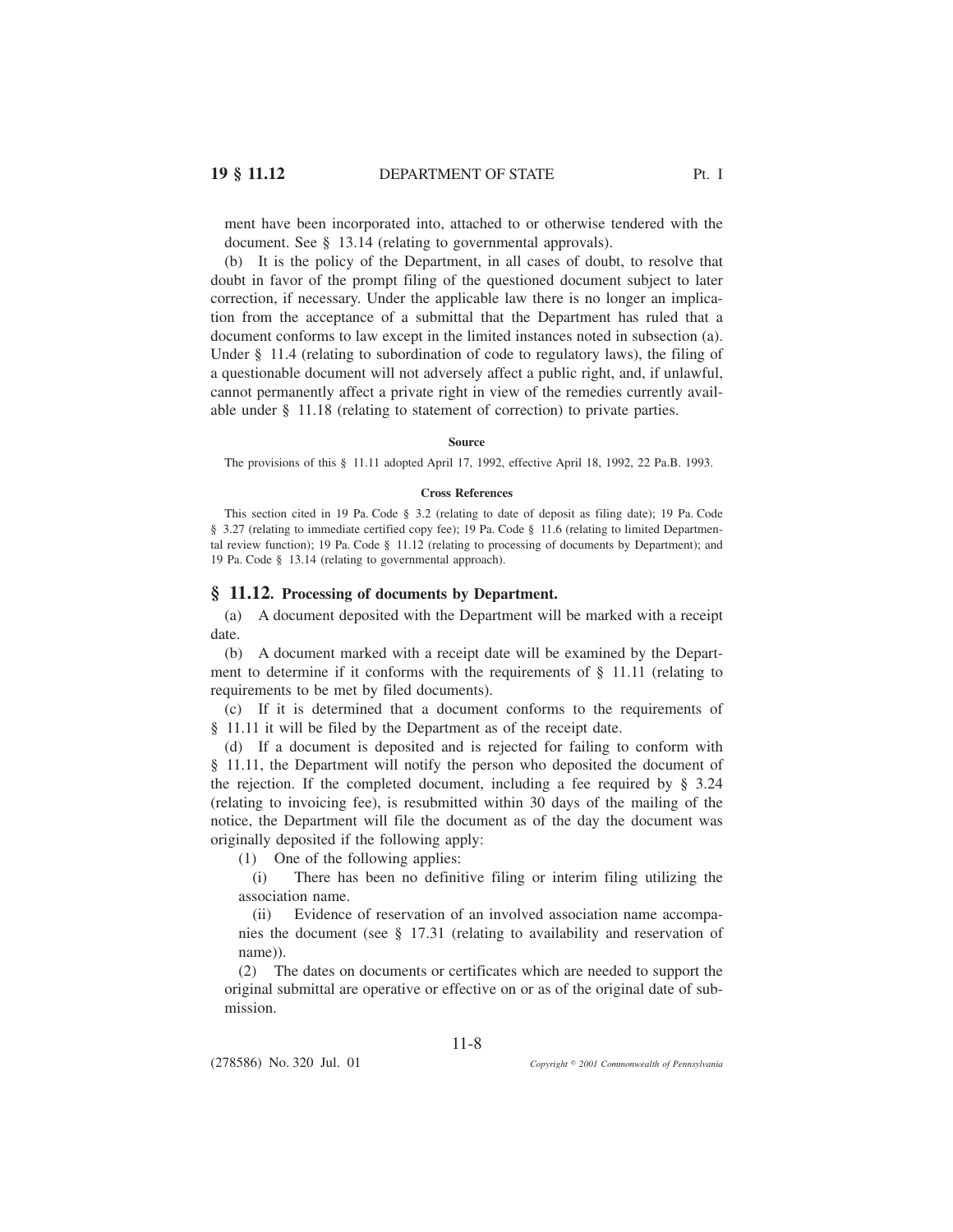Ch. 11 PRELIMINARY PROVISIONS **19 § 11.13**

(e) If a document conforms to § 11.11, section 136(a) of the code (relating to processing of documents by Department of State) requires that the Department file the document, certify that the document has been filed by endorsing upon the document the fact and date of filing, make and retain a copy thereof and return the document or a copy thereof so endorsed to or upon the order of the person who delivered the document to the Department. See § 11.14 (relating to effective date of documents).

## **Source**

The provisions of this § 11.12 adopted April 17, 1992, effective April 18, 1992, 22 Pa.B. 1993.

### **Cross References**

This section cited in 19 Pa. Code § 11.14 (relating to effective date of documents).

## **§ 11.13. Immediate certified copy.**

(a) If a duplicate copy, which may be either a signed or conformed copy, of articles or other document authorized or required by the code or related legislation to be filed in the Department is delivered to the Department with the original signed document, the Department is required by section 136(b) of the code (relating to processing of documents by Department of State) to compare the duplicate copy with the original signed document and, if it finds that they are identical, to certify the duplicate copy by making upon it the same endorsement that is required to appear upon the original, together with a further endorsement that the duplicate copy is a true copy of the original signed document, and to return the duplicate copy to the person who delivered it to the Department.

(b) If the duplicate copy is delivered by hand to the Department at Room 308, North Office Building, Harrisburg, at least 4 hours before the close of business on a day not a holiday and relates to a matter other than a filing made under 54 Pa.C.S. (relating to names) or the reservation or registration of a name under the code or 17 Pa.C.S. (relating to Credit Unions Code), and in the case of a document that creates an association, effects or reflects a change in name, or qualifies a foreign association to do business in this Commonwealth is accompanied by evidence that the name has been reserved or registered by or on behalf of the applicant, the Department before the close of business on that day will either:

(1) Certify the duplicate copy as required by this section and make the certified copy available at Room 308, North Office Building, Harrisburg, to or upon the order of the person who delivered it to the Department. In lieu of comparing the duplicate copy with the original signed document as provided in this paragraph, the Department may make a copy of the original signed document at the cost of the person who delivered it to the Department.

(278587) No. 320 Jul. 01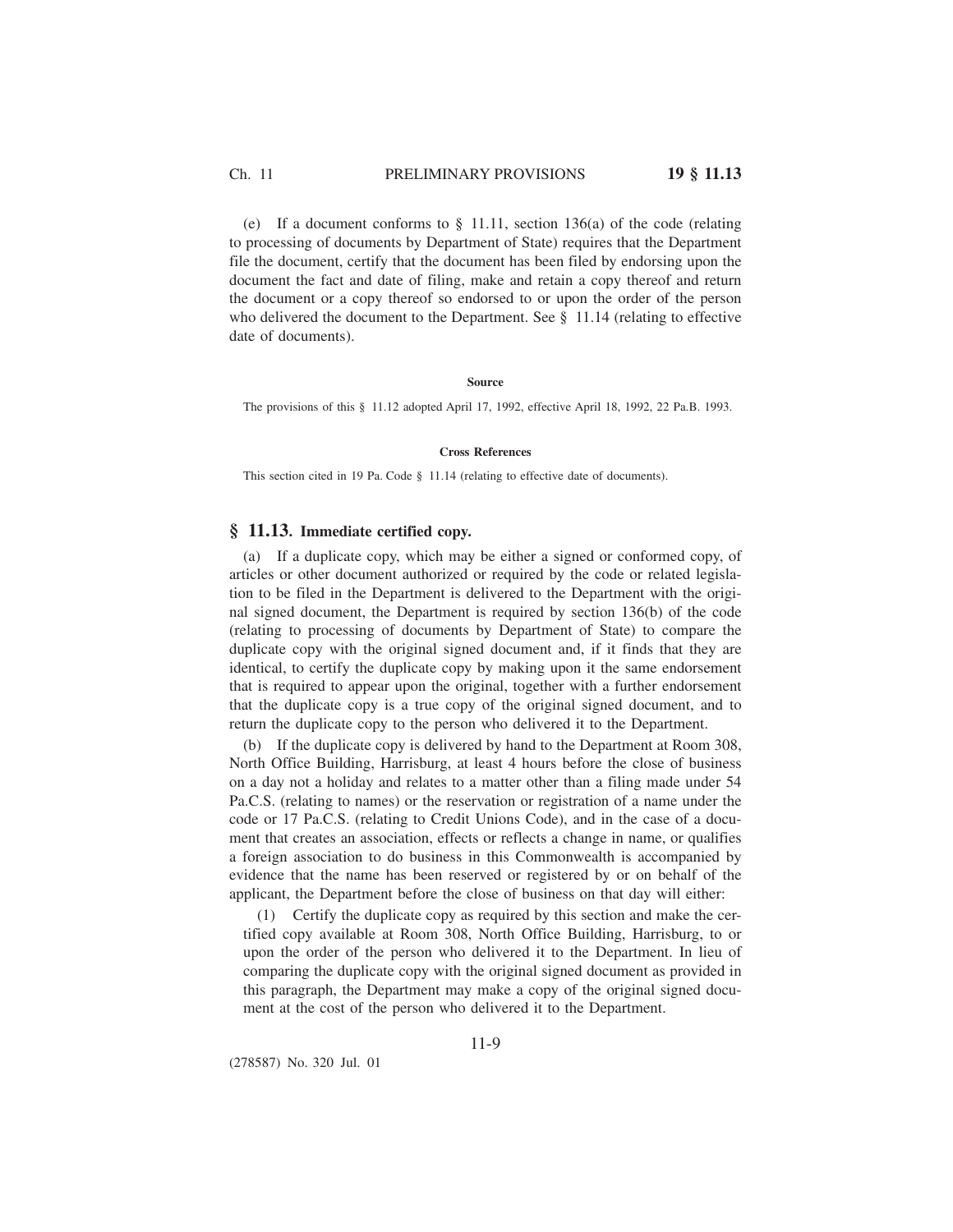(2) Make available at Room 308, North Office Building, Harrisburg, to or upon the order of the person who delivered it to the Department a brief statement in writing of the reasons of the Department for refusing to certify the duplicate copy.

(c) A request for an immediate certified copy shall be accompanied by the expedited filing fee in § 3.27 (relating to immediate certified copy fee).

(d) It is the policy of the Department to facilitate the processing of submittals of certification requests whenever necessary to accommodate transactional deadlines. Parties contemplating major transactions, such as those relating to large registered corporations, are encouraged to advise the Office of the Secretary of the Commonwealth directly of the probable nature and timing of the transaction, in order to permit the Departmental management sufficient time to coordinate fully an appropriate and timely response to the related submittals or certification requests. A person who expects to make a submittal to the Department, or who will require Departmental certifications, with respect to an association which will require immediate or prompt action by the Department—for example, reincorporations, mergers, divisions, conversions, and the like—and which may involve novel or difficult administrative decisions by the personnel of the Department, are urged to preclear the document with the Department or otherwise afford the Department advance notice of the planned submittal or required certifications and the issues, if any, involved therein.

#### **Source**

The provisions of this § 11.13 adopted April 17, 1992, effective April 18, 1992, 22 Pa.B. 1993.

#### **Cross References**

This section cited in 19 Pa. Code § 3.27 (relating to immediate certified copy fee); and 19 Pa. Code § 11.16 (relating to summary judicial review of rejection of documents not involving examination of mark or insignia).

## **§ 11.14. Effective date of documents.**

(a) Except as otherwise provided in the code and related legislation with respect to the inclusion in a document of a statement of a delayed effective date, section 136(c) of the code (relating to processing of documents by Department of State) provides that a document shall become effective upon the filing thereof in the Department. See § 11.12 (relating to processing of documents by Department).

(b) If a filed document contains a delayed effective date, the document will not affect corporate existence until the effective date despite the fact that the document was filed prior to that date.

#### **Source**

The provisions of this § 11.14 adopted April 17, 1992, effective April 18, 1992, 22 Pa.B. 1993.

### 11-10

(278588) No. 320 Jul. 01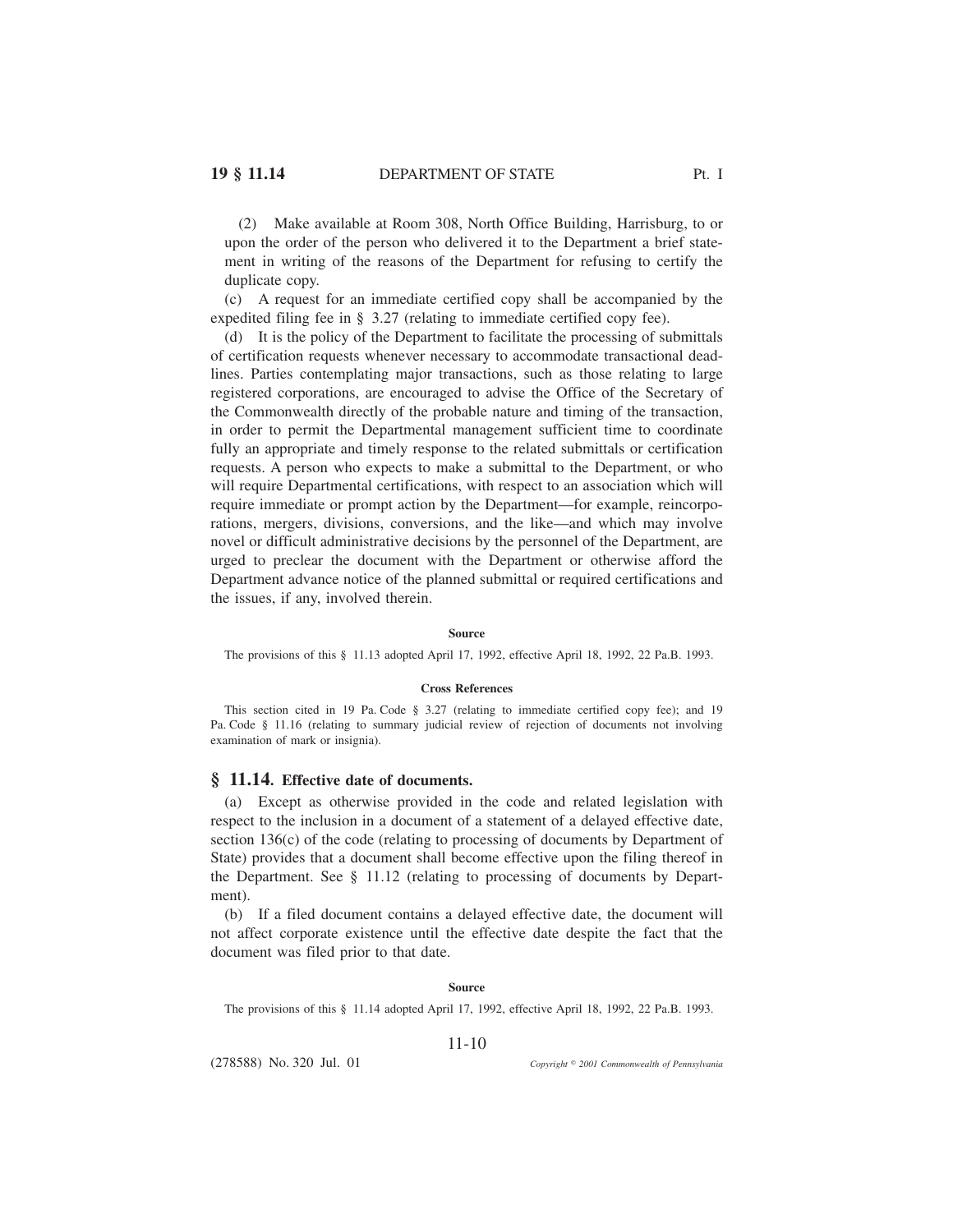#### **Cross References**

This section cited in 19 Pa. Code § 11.12 (relating to processing of documents by Department).

## **§ 11.15. Disposition of filed documents.**

The Department may make a copy, on microfilm or otherwise, of a document filed in, with or by it under the code or related legislation, or a statute thereby supplied or repealed, and under section 136(d) of the code (relating to processing of documents by Department of State) thereafter destroy the document or, if required by the applicable procedure, return it to or upon the order of the person who delivered the document to the Department.

**Source**

The provisions of this § 11.15 adopted April 17, 1992, effective April 18, 1992, 22 Pa.B. 1993.

# **§ 11.16. Summary judicial review of rejection of documents not involving examination of mark or insignia.**

(a) Whenever the Department rejects a document, other than a document relating to a mark or insignia requiring examination under 54 Pa.C.S. (relating to names), delivered for filing under the code or related legislation or fails to make available a certified duplicate copy of the document within the time provided by § 11.13 (relating to immediate certified copy), section 137(a) of the code (relating to court to pass upon rejection of documents by Department of State) provides that: the original document or copies thereof, the statement, if any, of the Department made under  $\S$  11.13(b)(2) and other papers relating thereto may be delivered to the Prothonotary of the Commonwealth Court, which is the court vested by 42 Pa.C.S. § 763 (relating to direct appeals from government agencies) with jurisdiction of appeals from the Department. The Prothonotary is required to transmit the papers to the Court without formality or expense to the person who delivered the original document to the Department. The question of the eligibility of the document for filing in the Department is required to be, at the earliest possible time, heard by a judge of the Court, without jury, in the Court or in chambers, and that the true intent of section 137 of the code is to secure for applicants an immediate hearing in court and a determination by the Court without delay or expense to the applicants. This special summary procedure has been saved from suspension by 210 Pa. Code Rule 5102(b)(6) (relating to statutes saved from suspension), which under 1 Pa.C.S. § 1937(a) (relating to references to statutes and regulations), as made applicable by 210 Pa. Code Rule 107 (relating to rules of construction), continues to apply to section 137 of the code notwithstanding the fact that it has been renumbered from former section 135 of the code (relating to requirements to be met by filed documents).

(b) The finding of the Commonwealth Court, or a judge thereof, that a document is eligible for filing in the Department will be treated by the Department as final and the Department will act in accordance therewith. It is provided in sec-

11-11

(278589) No. 320 Jul. 01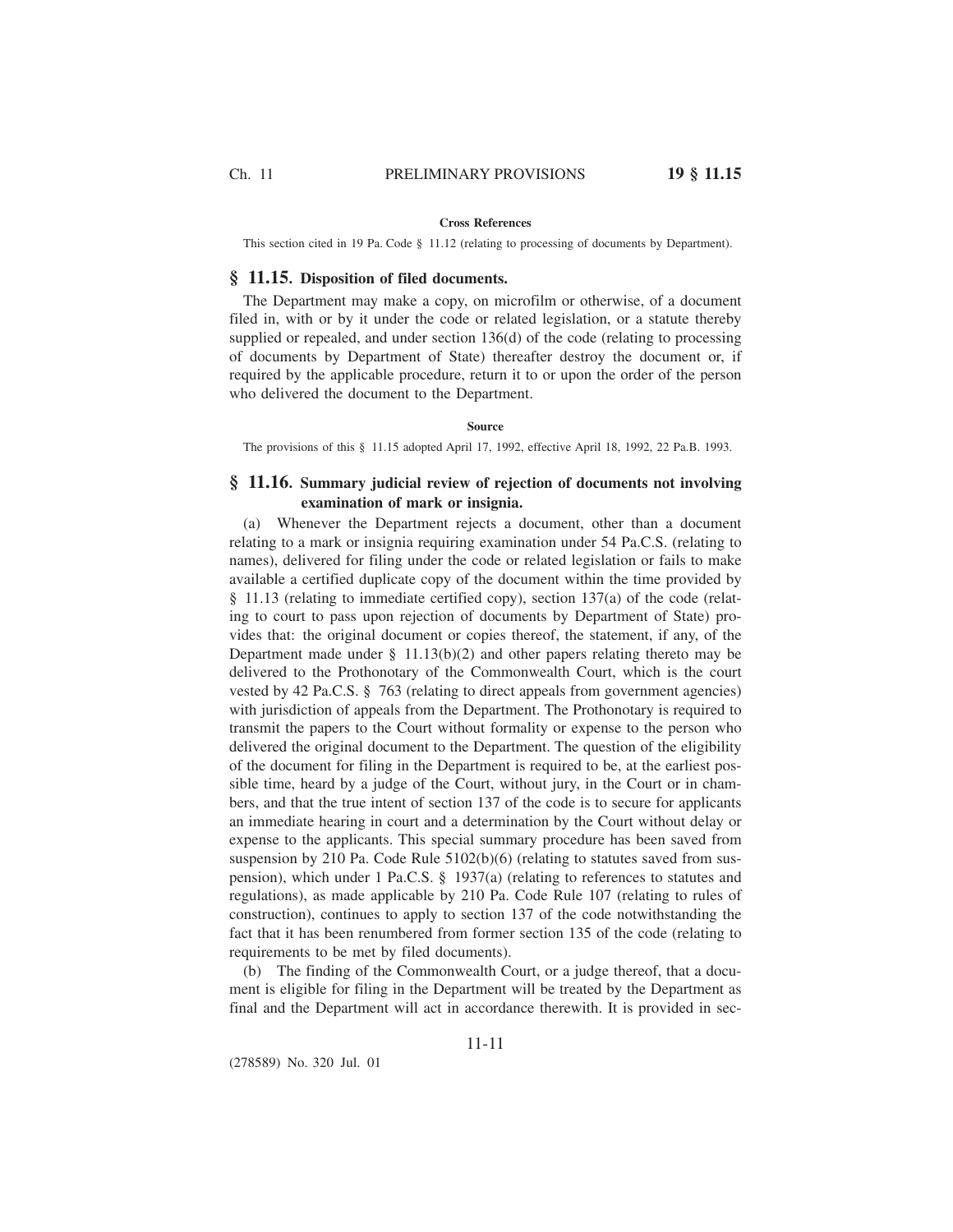tion 137(b) of the code that the Department will not have a right in the exercise of its functions under the code or related legislation to seek judicial review of an adverse order entered under section 137(a) of the code by the Commonwealth

Court and that a right which the Department might enjoy under the Constitution of the Commonwealth or otherwise has been waived by the General Assembly. A department, board or commission of the Commonwealth which contends that the document fails to comply with section  $135(a)(6)$  of the code may seek judicial review of the order. See also § 13.14 (relating to governmental approvals).

(c) The corporation or an incorporator of a proposed corporation or other aggrieved applicant may within the time and in the manner provided by law seek judicial review in the Supreme Court of Pennsylvania of an adverse order of the Commonwealth Court entered in the appeal.

(d) The appeal rights existing under section 137 of the code by their terms do not impair the right of a person to proceed under § 11.18 (relating to statement of correction) nor impair the right of the Attorney General to institute proceedings under section 503 of the code (relating to actions to revoke corporate franchises).

## **Source**

The provisions of this § 11.16 adopted April 17, 1992, effective April 18, 1992, 22 Pa.B. 1993.

## **Cross References**

This section cited in 19 Pa. Code § 11.17 (relating to judicial review of rejection of documents including examination of mark or insignia).

## **§ 11.17. Judicial review of rejection of documents involving examination of mark or insignia.**

Section  $137(c)(2)$  of the code (relating to court to pass upon rejection of documents by Department of State) provides that a determination by the Department with respect to the registrability of a label or other mark under 54 Pa.C.S. (relating to names) or otherwise affecting the status of a label or other mark shall be subject to judicial review under 2 Pa.C.S. (relating to administrative law and procedure) and not under § 11.16 (relating to summary judicial review of rejection of documents not involving examination of mark or insignia).

#### **Source**

The provisions of this § 11.17 adopted April 17, 1992, effective April 18, 1992, 22 Pa.B. 1993.

## **§ 11.18. Statement of correction.**

(a) Section 138 of the code (relating to statement of correction) provides that whenever a document authorized or required to be filed in the Department by a provision of the code or of 54 Pa.C.S. (relating to names) has been so filed and is an inaccurate record of the corporate or other action referred to, or was defectively or erroneously executed, the document may be corrected by filing in the

11-12

(278590) No. 320 Jul. 01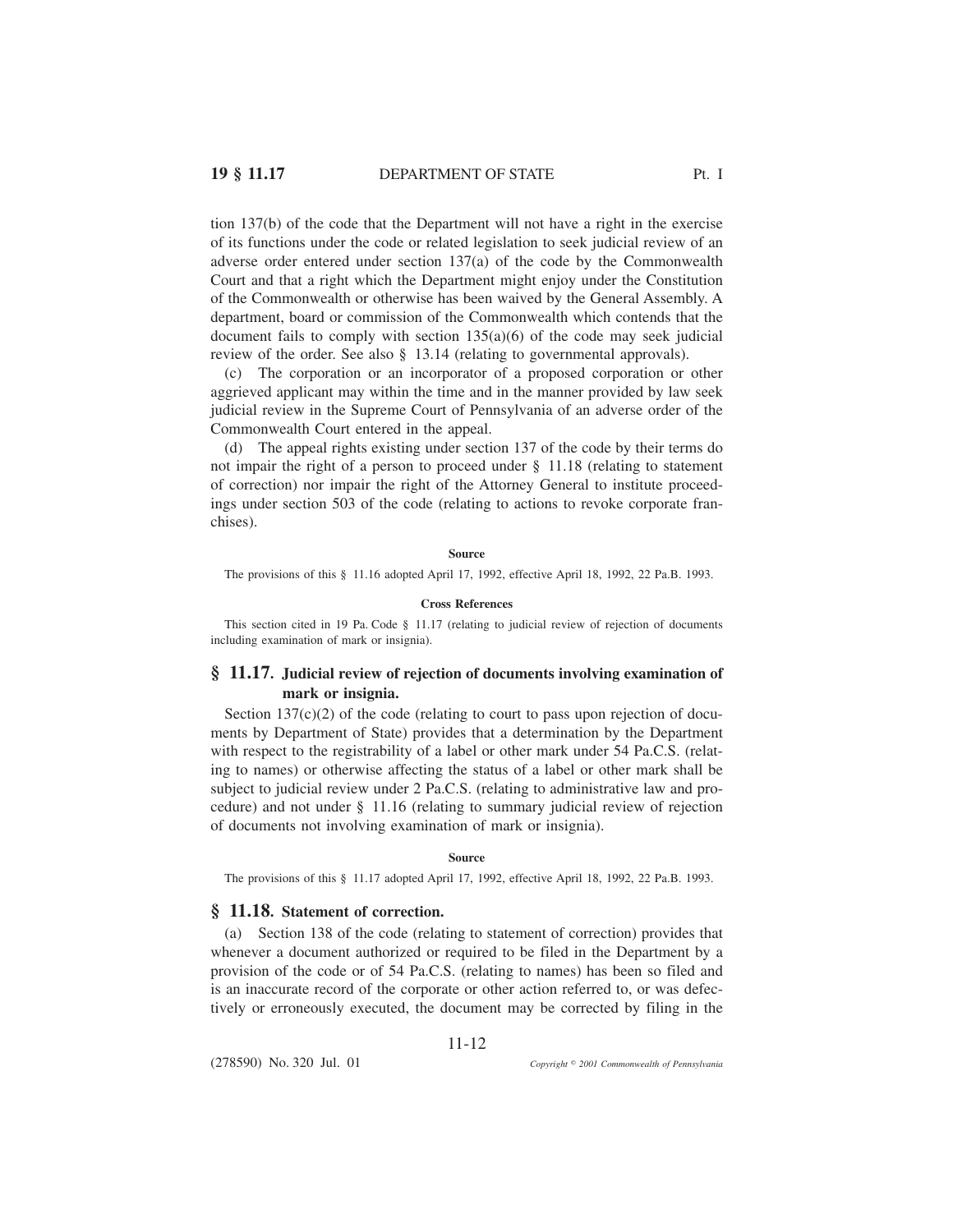Department Form DSCB: 15-138 (Statement of Correction) with respect to the document. The code provides that the corrected document shall be effective:

(1) Upon filing in the Department, as to those persons who are substantially and adversely affected by the correction.

(2) As of the date the original document was effective, as to all other persons.

(b) Section 138(b) of the code provides that the filing of a statement of correction will not have the effect of causing original articles of incorporation to be stricken from the records of the Department, but the articles may be corrected by the filing of a statement of correction.

(c) Section 138(c) of the code provides that if the association or other person refuses to file an appropriate statement of correction within 10 business days after a person adversely affected has made a written demand therefor, the affected person may apply to the appropriate court for an order to compel the filing. If the court finds that a document on file in the Department is inaccurate or defective, it may direct the association or other person who effected the defective or erroneous filing to file an appropriate statement of correction in the Department or it may order the clerk to execute the statement under the seal of the court and cause the statement to be filed in the Department. In the absence of fraud, an application may not be made to a court under section 138 of the code with respect to a document more than 1 year after the date on which it was originally filed in the Department.

(d) The statement of correction procedure is applicable to all filings under the code and became applicable to filings under the Nonprofit Corporation Law of 1972 (Repealed) on February 13, 1973. Under section 304(a)(4) of the GAA (15 P. S. § 20304(a)(4)), the statement of correction procedure is also applicable to filings made on or after January 1, 1980 under the Business Corporation Law of 1933 (Repealed).

#### **Source**

The provisions of this § 11.18 adopted April 17, 1992, effective April 18, 1992, 22 Pa.B. 1993.

#### **Cross References**

This section cited in 19 Pa. Code § 11.11 (relating to requirements to be met by filed documents); and 19 Pa. Code § 11.16 (relating to summary judicial review of rejection of documents not involving examination of mark or insignia).

## **§ 11.19. Tax clearance of certain fundamental transactions.**

Section 139 of the code (relating to tax clearance of certain fundamental transactions) provides that certain filings may not be made unless the articles, certificate, application or other document are accompanied by clearance certificates from the Department of Revenue and the Office of Employment Security of the Department of Labor and Industry, evidencing the payment by the association of

11-13

(278591) No. 320 Jul. 01